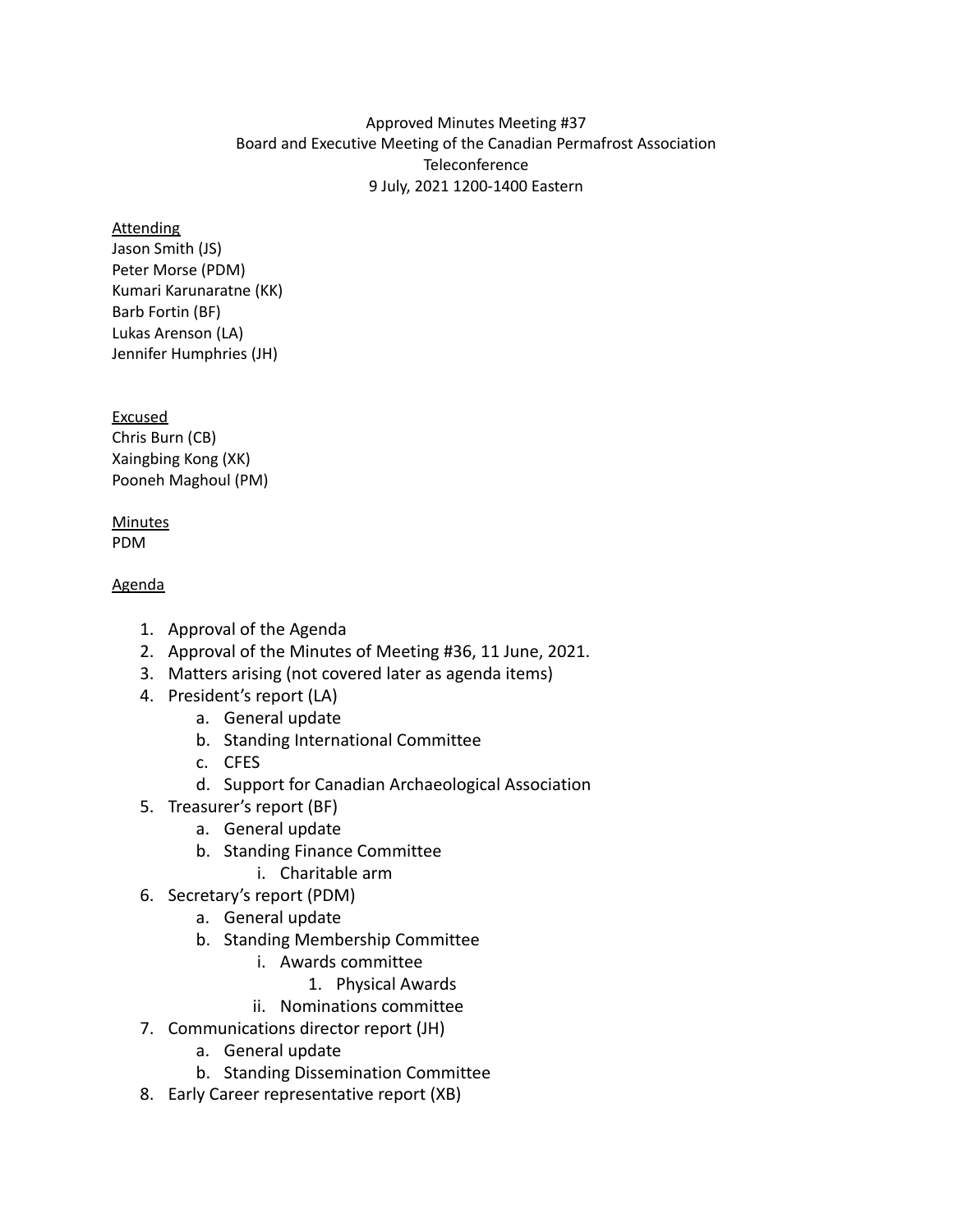- a. General update
- 9. President-elect report (KK)
	- a. Update Action Groups
		- i. General update
		- ii. Process to dissolve Action Groups
	- b. Standing Linkages Committee
- 10. Any other business
	- a. Update on discussion with YFN (CB)

# Action Items

ACTION: JH to post unmarked graves statement on website.

ACTION: BF to send a list of paid members to LA/JH.

ACTION: LA and JH to look into using Mail Chimp paid version

ACTION: LA to check in with Toni about physical awards

ACTION: Everyone send their committee membership lists to PDM and JH

ACTION: JH to get more information from PermafrostNet about what they want to do at the combined AGM.

ACTION: PDM to send out an invitation to Chairs of Standing Committees for the week before our October Board meeting.

## **Minutes**

- 1. Approval of the Agenda
	- a. Any comments/questions?
	- b. None
	- c. Vote: Unanimously approved
- 2. Approval of the Minutes of Meeting #36, 11 June, 2021.
	- a. Any comments/questions?
	- b. None
	- c. Vote: Unanimously approved
- 3. Matters arising (not covered later as agenda items)
	- a. Any matters arising?
	- b. None
- 4. President's report (LA)
	- a. General update
		- i. Nothing general. Just the following items:
	- b. Standing International Committee
		- i. The ICOP2021 has been cancelled. We need to notify our members as soon as possible. It was in Sharon Smith's email for a couple of weeks. Now we have it. We should look into how to make this communication work better so that we can update our members better on IPA things. I'll reach out to Sharon so see if I can be added to this. We are really the ones sharing this info with members. The CNC-IPA is the official body, but they are not doing much.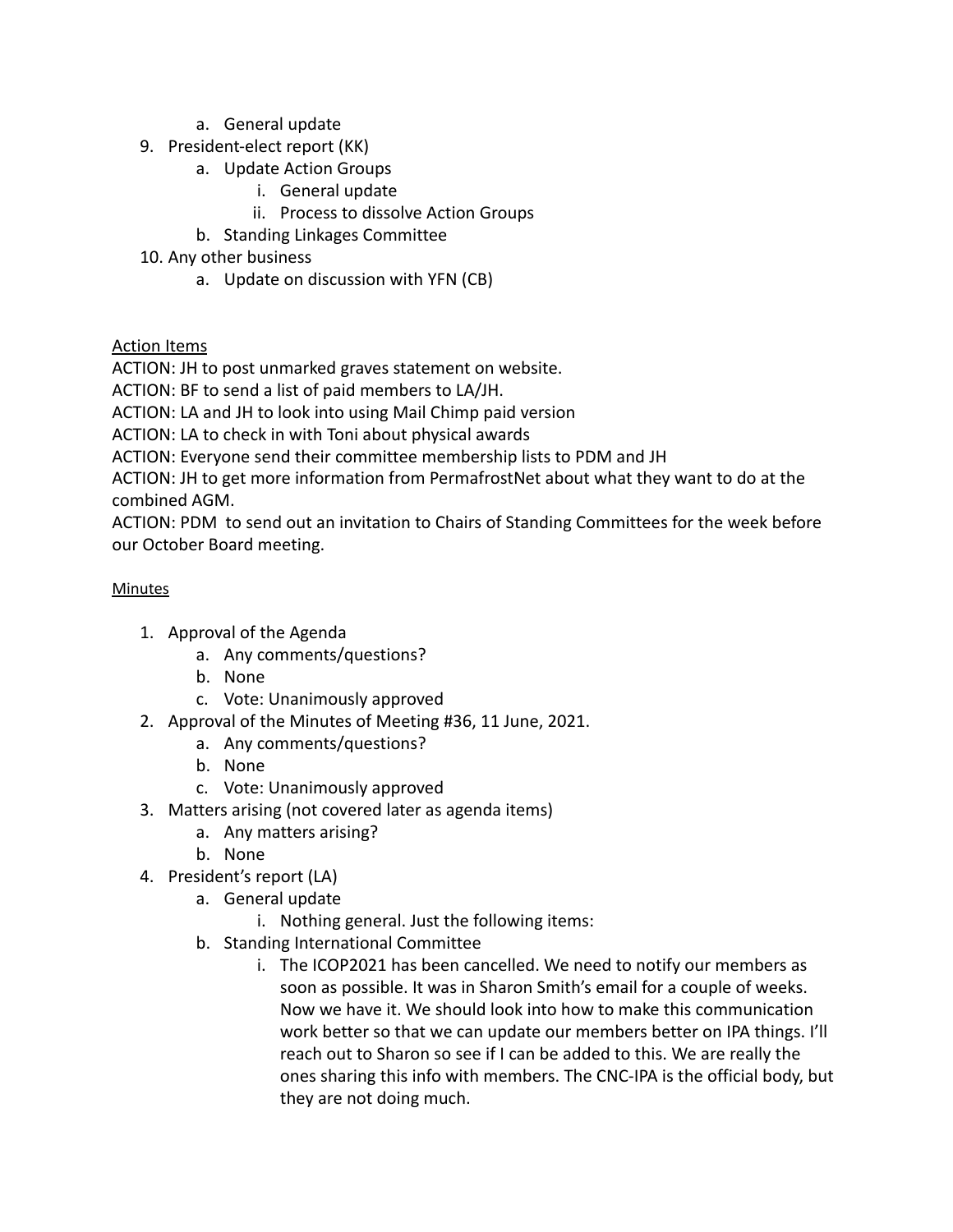- ii. Whitehose is now going to be the next big conference.
- iii. JH: Are there any materials that we need to change?
- iv. LA: We don't have the official logo yet. We are now the 12th conference.
- c. CFES
	- i. LA: They just confirmed that the climate change message is now officially approved. It will be published in Geoscience Canada. A majority of member organizations have approved this. It will be published in soon.
- d. Support for Canadian Archaeological Association
	- i. KK, PDM, and Pascale and I got the CPA's statement ready on locating unmarked graves. It is sent out to members.
	- ii. PDM: We have had 5 letters of willingness to help.
	- iii. LA: I have heard from the Chair of CAA. Some communities are initiating legal work, and now the finding of graves has much greater implications. It is a delicate situation. What CAA is preparing are guideline documents. Less on what to do, but instead on what to look for if they hire someone. This supports inexperienced communities. They are putting together guidelines to support this. CAA will reach out to us to review their permafrost section. They will suggest reaching out to the permafrost community to help out with the geophysics in permafrost. CAA will reach out to have us review these documents.
	- iv. JS: This has to be pretty tough in permafrost.
	- v. LA: Yes.
	- vi. KK: Are we putting this statement on the website?
	- vii. LA: I agree, we should.
	- viii. ACTION: JH to post unmarked graves statement on website.
	- ix. LA: Can I send the list to the CAA that we have compiled?
	- x. PDM: Oh, yes.
	- xi. LA: The CAA can then use the list to support communities, who can then choose from the list.
	- xii. LA: Any questions? This will keep Canada busy for a little while.
	- xiii. None.
	- xiv. LA: Over to BF
- 5. Treasurer's report (BF)
	- a. General update
		- i. July 1 was the deadline for 2021 renewal. 32 members hadn't, I sent out an email. On july 1st, 26 cancelled, and 7 renewed. Had a few more emails on the 2nd about renewing. Now they are written off. PCSP was one, the contact was on leave and just came back. We got 2 new members this month. July 1st is the date that I normally set up the promo code, but I might hold off on that until next week.
		- ii. Membership: 57 EC, 17 Lifetime, 73 Reg, 6 CG, 2 IG, 2IS, 1 Com.
		- iii. Accounting: Balances: \$61,553 in the bank, plus \$2,030 GIC. Revenues: \$26,958 so far for 2021. We are doing well. We also have \$4000 for the awards (not revenue). Expenses: \$2,759 so far this year. Mainly from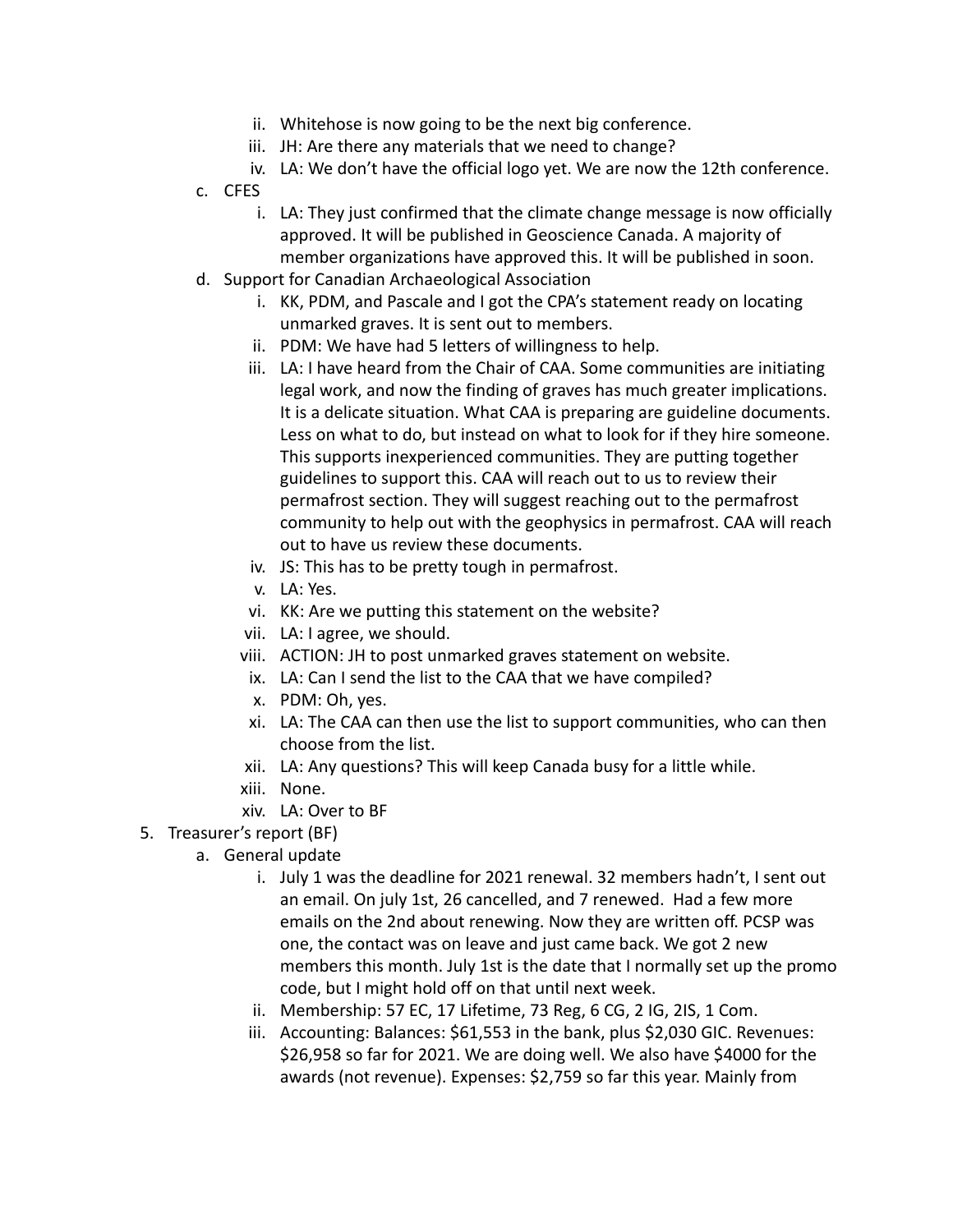Membee, Stripe since the last meeting. I need to pay the tax for the 2nd quarter. That is it for accounting.

- b. Standing Finance Committee
	- i. Charitable arm
		- 1. Kevin Bigger joined us. He looks after the Charitable arm of the CGS. He explained how it operates, and shared documents. Very helpful. Wendy suggested that we have the by-laws written up for the AGM. It would be great to have this done. Toni started a draft that aligns with the Strategic Plan. We will meet again in September.
		- 2. That is it. Questions?
	- ii. LA: Is Kevin a member of the CPA?
	- iii. BF: No, but we are trying.
	- iv. LA: He's worked enough in Permafrost that he should be a member. I agree that we should wait to post the discount code. Some people need to see the cancellation to get them to renew. The challenge is to link the Membee to Mail chimp. I still have to manually update the email list. I don't think that we are up to date on that front.
	- v. ACTION: BF to send a list of paid members to LA/JH
	- vi. LA: JH, we should create a new list, to refresh it.
	- vii. JH: I haven't looked into it that much. I had one member unsubscribe by accident, and I have had some problems adding them back on. This refresh might help.
	- viii. LA: Mail Chimp has this ability to unsubscribe, but we have to make sure that we don't lose a member forever if this happens. We want to make sure that all members get our mail outs. We may want to look into a paid version of Mail Chimp, instead of the free version that we are currently using. It shouldn't cost that much.
		- ix. BF: It might make things easier to use.
		- x. LA: It may do this. With the free version, you only have one group/database to use. I was hesitant going forward, that we might override our current database. If you have a subscription, you can have a number of different databases to use.
	- xi. ACTION: LA and JH to look into using Mail Chimp paid version.
	- xii. LA: I still haven't asked for seed money for ICOP, but that will be coming in the coming days. I haven't heard back from Brian yet on where we want to keep the money.
	- xiii. BF: Is there anything I need to do to move the money?
	- xiv. LA: We need an MOU. As long as it is clearly documented, and the board approves, it is OK. We need to say how we share the benefit or losses.
	- xv. LA: Any more questions?
	- xvi. JS: Is anybody else frozen?
	- xvii. No.
- 6. Secretary's report (PDM)
	- a. General update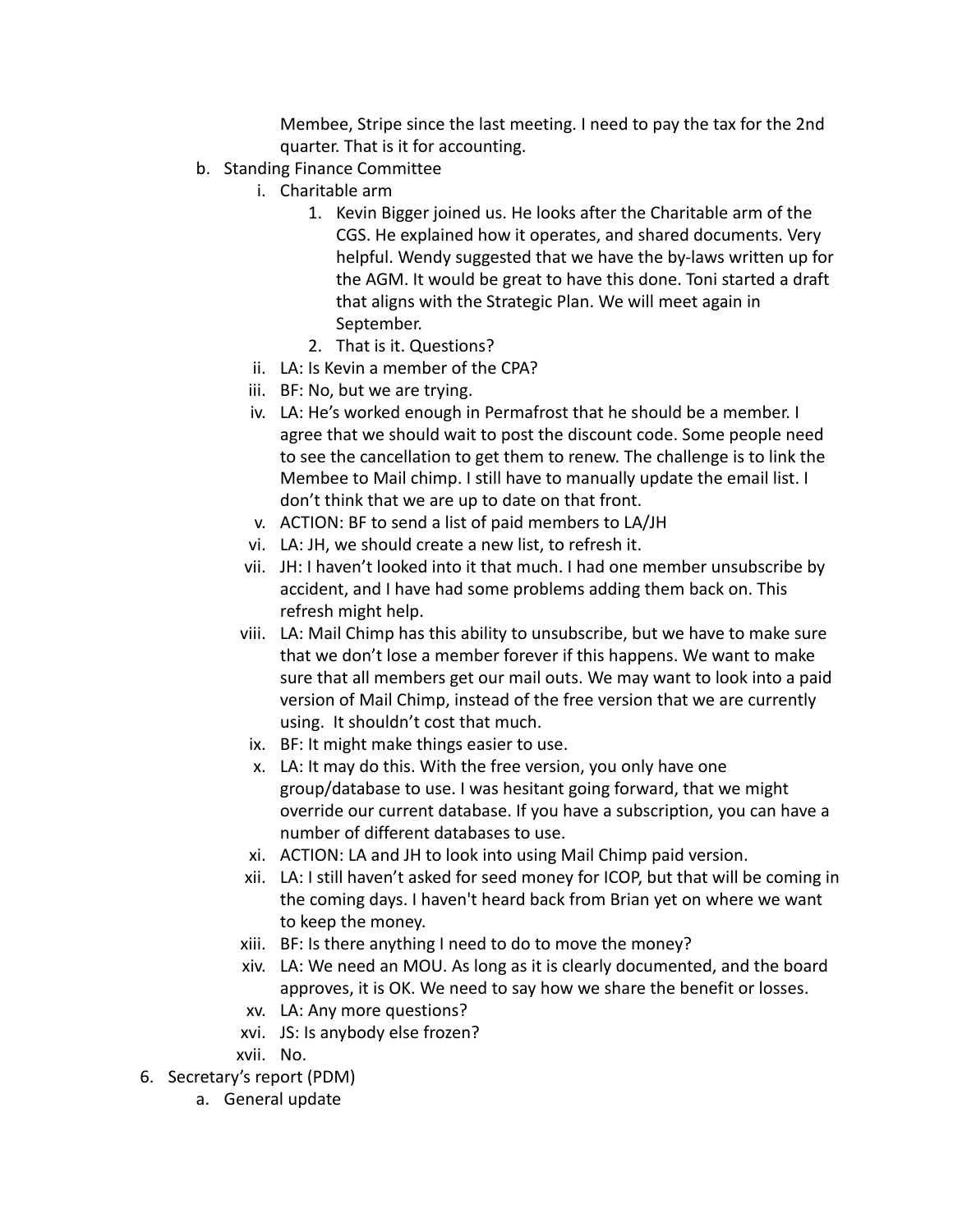- i. Statement on unmarked graves drafted with LA, KK, and Pascale, and we have sent it out to our membership.
- ii. Database created for members who have offered their services and skills to help support locating unmarked graves in permafrost areas
- iii. Insurance:
	- 1. PDM: Do I have approval to renew the insurance?
	- 2. All: Yes.
	- 3. PDM: No terms changed since last year, but the Insurer has changed.
	- 4. KK: Are there earlier versions of the Insurance on the shared drive?
	- 5. PDM: Yes. I will post the renewal soon.
- b. Standing Membership Committee
	- i. Awards committee
		- 1. Committee working on both the HF and DH awards, and the call for nominations has gone out.
	- ii. Physical Awards
		- 1. PDM: Toni was contacted about this, but do we have an update?
		- 2. LA: No update yet. In parallel, we need to figure out a DH award.
		- 3. PDM: Would Toni be interested in doing a 3rd award? He hand made them!
		- 4. LA: We need to check.
		- 5. JS: We do have some money if he wasn't able to.
		- 6. KK: We could get a northerner to create something.
		- 7. JS: That is a nice idea.
		- 8. LA: What is nice about Toni's award is that it would look similar each year.
		- 9. LA: (Pulls up and shares pictures of the awards.) It is kind of special, and it would be great to keep that going.
		- 10. JS: Quite interesting, and a conversation piece.
		- 11. LA: For the DH we could try to do something along the same line. If we could keep Toni engaged, maybe he would make it
		- 12. ACTION: LA to checkin in with Toni about physical awards.
	- iii. Nominations committee
		- 1. Established and working on putting together the slate of nominees.
- c. Industry Canada paperwork is now complete and we have the confirmations back. This registration is done for the year.
- d. Questions?
- e. None
- 7. Communications director report (JH)
	- a. General update
		- i. JH: Quite a few meetings this month. Most have to do with the SDC. Shannon Hibbert is helping with social media. KK and I had a catch up meeting. We discussed the Yukon Ecological Classification Program. KK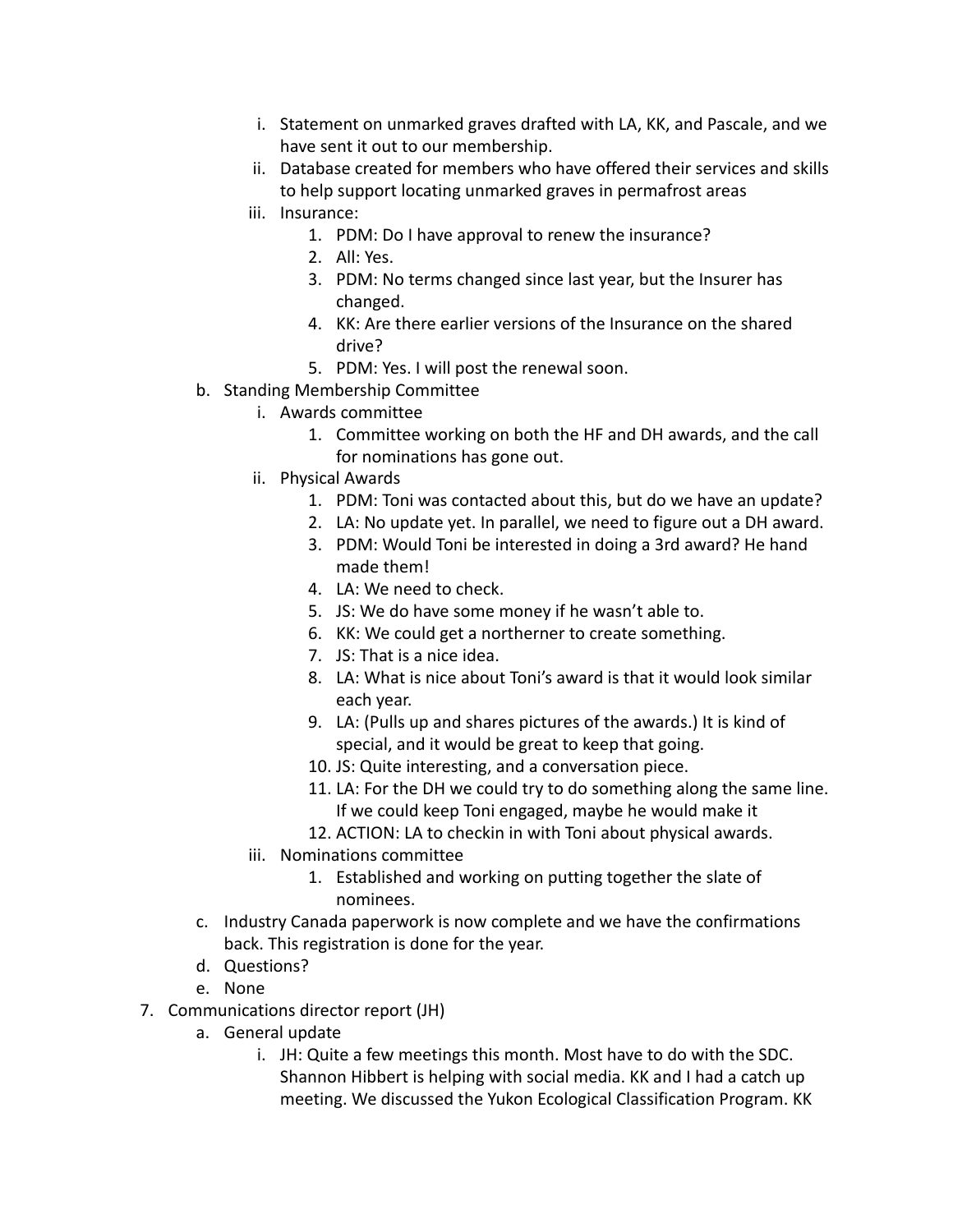suggested that we write a half page introduction that they can share and drum up some interest at the Program.

- ii. JH: I haven't gotten the list of committee members.
- iii. ACTION: Everyone send to PDM and JH
- b. Standing Dissemination Committee
	- i. No update on the course database
	- ii. No update on the conference booth set up.
	- iii. 2021 AGM: We discussed the 2 day request. It kind of makes it 2 events stacked next to each other. 4 days is a lot of commitment for an AGM. To get around the 3 days, we could have a shared closing at the end. We could have 1.5 days of CPA AGM, then have a virtual poster session for students on first day, the AGM on first day, and a joint closing on the end of the third day. We would spread it out.
	- iv. LA: The CPA event was a closed event for the CPA members, whereas PermafrostNet is open to everyone. The CPA members pay a membership fee, and this is one of the things that members get. That is the main rationale for having the AGM. That is the biggest driver for membership. It is a driver for registration. That makes it difficult to have everything mixed.
	- v. JH: The first day would be just CPA, and the second day would be half day. Students who are members of the CPA will probably do the poster session. It is good for the students. Good if it was open. If we do two full days, then PermafrostNet might be squeezed.
	- vi. PDM: We could have used 2 full days last year. I expect the same this year.
	- vii. LA: If we have the students on the second day, you are only eligible for the CPA award if you are a member. I agree that we were squeezed last year. PermafrostNet seemed to be filling in a bit last year. Even though a joint conference, most presentations will be in the CPA sessions.
	- viii. JS: Why do they have members that are not CPA members?
	- ix. JH: Many are CPA members, but there are going to be some who are not. Maybe they just don't see the benefit.
	- x. JS: Before the CPA, most waited for the ICOP. Now, with CPA AGM, it is 2 days that attracts a lot. We get a lot of attention. It is a benefit of being a member. We can't undersell that. I don't know a lot about PermafrostNet. It doesn't pop up on our radar. It gives us more opportunities to meet with more people if they are members.
	- xi. KK: We are looking at this as a way to raise funds and membership. We need to look at who we are trying to attract. We could diversify the kind of talks that we are seeking, based on membership interest. We can look at other opportunities at this time, lectures and key-note talks, or a workshop that people sign up for.
	- xii. LA: It is not really supposed to be a money making event, it is about the value we add to our members. That is the difference. There are a lot of synergies with PeramfrostNet. If we open the 2nd day, and keep the 1st day CPA, we make the high profile presentation on Day 1, if you want to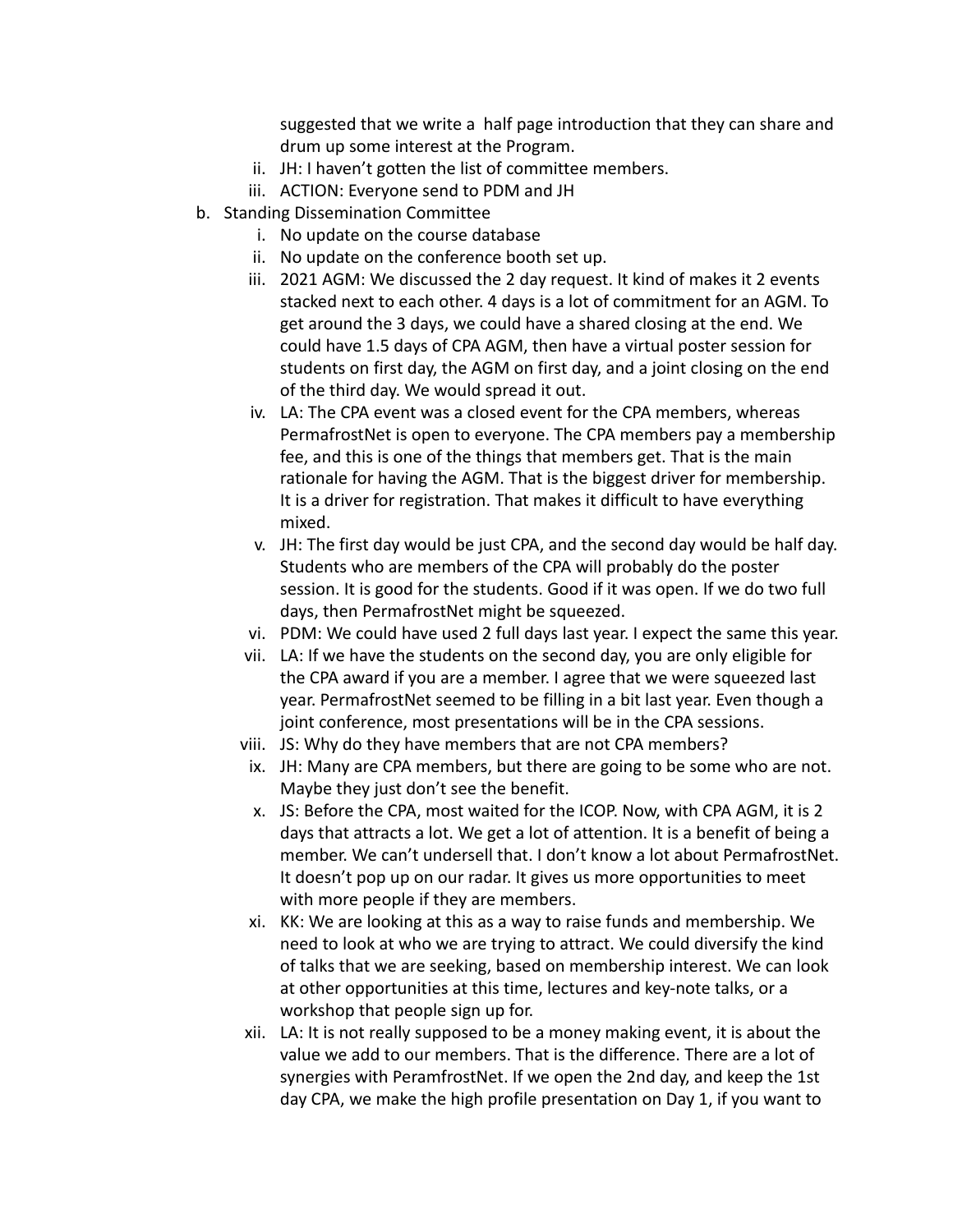attend the AGM, and if you want a student award, you have to be a CPA member. I think that we can get through this year's AGM with 1.5, and keep PermafrostNet our friends. Last year I felt a bit of tension.

- xiii. JH: My impression is that they wanted to feel equal, but it is hard because they are still in their infancy. They are trying to get bigger ,and their main concern is quality. If we had 2 CPA days, they would probably want 2 days. We can bolster their program by having their presentations.
- xiv. LA: The board probably needs to see the program more developed. The CPA can easily have 2 days of presentations. Maybe we have just an EC session from PermafrostNet.
- xv. JS: How did the 2 become integrated in the first place?
- xvi. LA: We said that we wanted an AGM in Yellowknife, PermafrostNet asked to join and have a combined physical AGM. We had to switch to virtual because fo COVID-19, and we kept things going.
- xvii. JS: If they do 2 days, and we do 2 days, no problem.
- xviii. PDM: They are two different things, and we can have 2 days if we need.
- xix. JS: How do I attend their AGM?
- xx. LA: You don't have to be a PeramfrostNet member to attend their AGM, but that is not really advertised. They have lots of money to run an AGM in comparison to us. I'd like to know from PermafrostNet how they will fill the schedule. I'm with PDM on this, that they may not have a lot of elements to present here. They are struggling to fill some student positions for a number of reasons. They have had a lot of challenges. If we have a better understanding, maybe it makes sense that they just need 1 day, instead of 2. For us it is easy. We have the traditional model, sessions, keynotes, the AGM, etc. PermafrostNet is interested in having other things like panel discussion, etc. We need to know more about what they are planning to do. I agree with JS, that we need to make our members more aware about PermafrostNET. We add value by making our members more aware of what PermafrostNet is all about.
- xxi. ACTION: JH: I'll get more from them about what they want.
- xxii. KK: So we want a traditional meeting with presentations, AGM, business meeting.
- xxiii. JH: What if we do a full 1.5 days, then an integrated afternoon, and then PermafrostNet the third day.
- xxiv. LA: Last year we mixed students and experienced researchers together. I have no problem opening up the second afternoon to Non-CPA members. I think that we do have that flexibility.
- xxv. LA: Should we get the call out for presentations soon?
- xxvi. JH: We were thinking the call would come out in early August, with a deadline in 6 weeks, and a hard deadline to get the presentations 2 weeks before the AGM.
- xxvii. LA: That is fair.
- xxviii. Short course development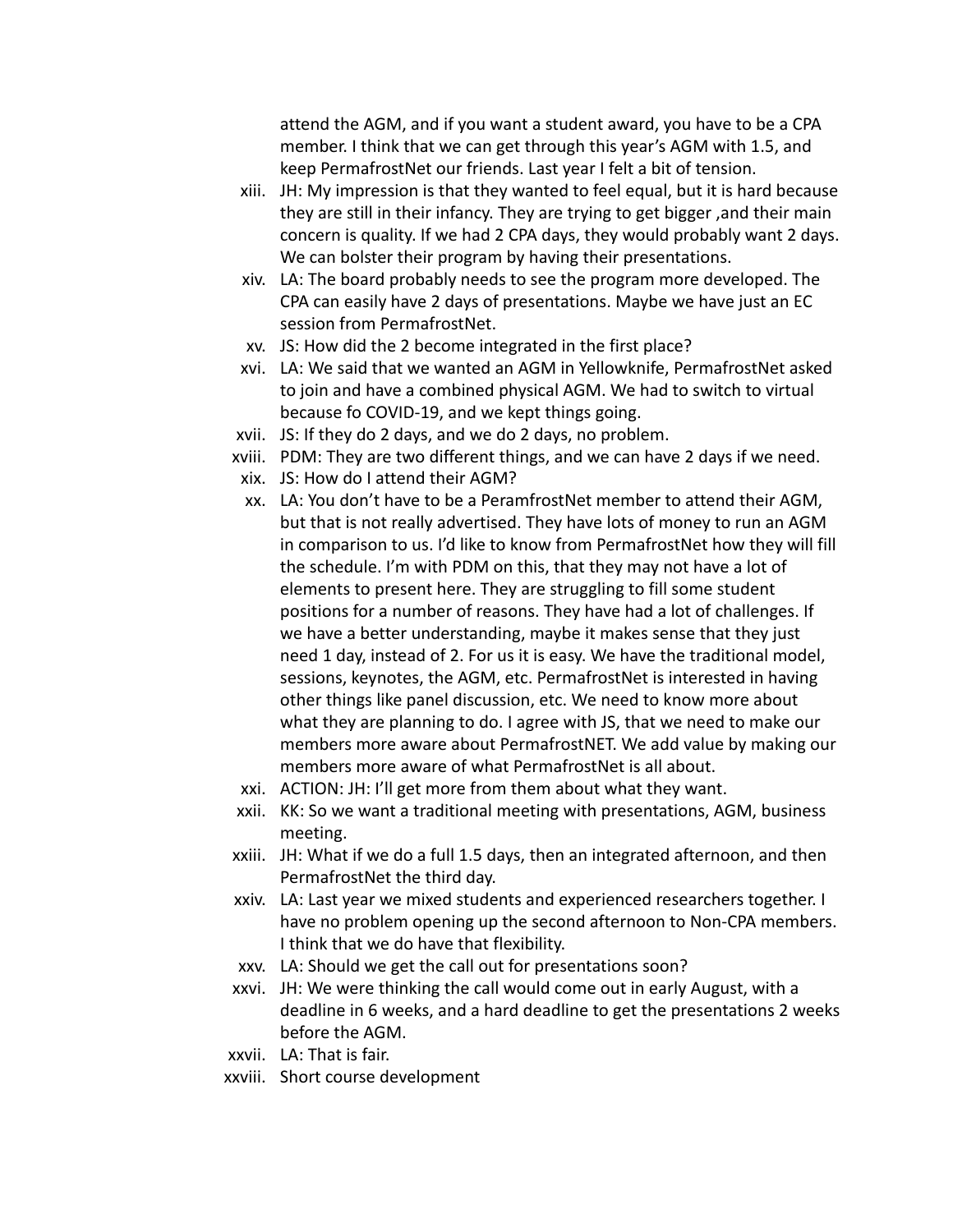- 1. Adam Kirkwood is working on having this done before RCOP. The course will be open to everyone, and will be free of charge. PYRN will cover the ZOOM. Registration will be in early August and will close in September. They are looking into this seminar to count toward personal development hours. The general idea is that the speakers will lecture for 45-60 min.
- xxix. We had to cancel the SDC meeting this month because of field work, but we have a few new members.
- xxx. A few of the members are taking a first crack at developing resources for education (K-12). Yifeng met with some people at RCGS to develop lesson plans. RCGS mentioned that they are working with Inuit Circumpolar Council to develop materials and would bring in the CPA on that if we were interested.
- xxxi. LA: That is great. A good way to reach out to non professionals
- xxxii. JH: If we use the RCGS for promoting our educational material, it will cost a bit to develop, we may need to drum up external funding. I am not sure how to make this happen. Any guidance on this would be appreciated.
- xxxiii. LA: It depends on how much you need. We can fund this, but we would need a proposal, etc. to make that happen.
- xxxiv. JS: In reality, there are only a handful of companies/organizations who will help.
- xxxv. KK: There are also territorial and federal programs who can give funds for outreach.
- xxxvi. JH: OK, so what is the next step after we develop some materials?
- xxxvii. LA: We need to start with the materials, but following that, we need a small proposal that says what you have now, and what is needed. Like, we need X amount of dollars, and this is going to be the end product.
- xxxviii. JS: Even before you start to produce things, it is good to get approval.
- xxxix. LA: Once we have this proof of concept, we will have a bit easier time to raise funds. Depending on what you need.
	- xl. JH: We probably need a few thousand dollars to get things proofread, etc.
	- xli. LA: If it is only a few thousand dollars, I don't think that will be that hard.
- 8. Early Career representative report (XB)
	- a. General update
		- i. PDM on his behalf:
			- 1. Dr. Fabrice Calmels on 13 July 2021
			- 2. KK: Can we remove the "Distinguished" from the title? We need to make it more accessible/approachable. Is there any reason to keep it?
			- 3. JH: I just did that based on the materials sent to me.
			- 4. KK: Just something to keep in mind for the audiences we are trying to reach. We need to discuss this with our presenters. Some will be more plain language, and others will be more technical.
			- 5. JH: Some people thought that it should be just researchers.
			- 6. LA: It can also be students, and not just researchers.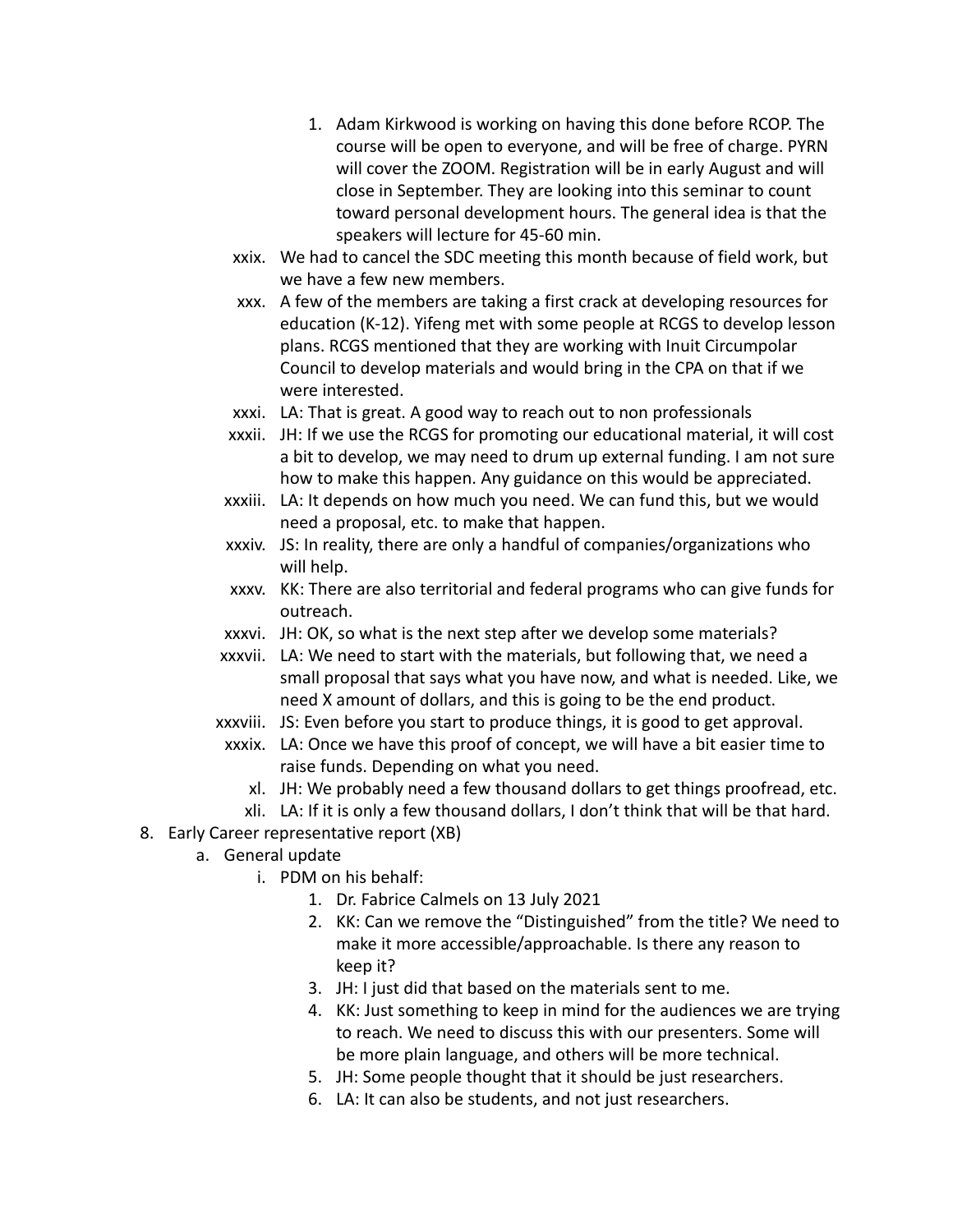- 7. PDM: We have already discussed that the talks should be very broad in interest. CPA is a mixed community, not just academics. JS mentioned that it would be great to have a talk on successful drilling approaches, for example.
- 9. President-elect report (KK)
	- a. Update Action Groups
		- i. General update
			- 1. Not much from any action groups. No update from Glossary, but they are working on it.
			- 2. Would be good to set a date for the Chairs of the standing committees for the end of September.
			- 3. ACTION: PDM to send out an invitation for the week before our October Board meeting.
		- ii. Process to dissolve Action Groups
			- 1. LA: Cascade institute is finalizing their proposal. The first draft will be sent out for review before they try to procure funding from private foundations. It should be ready to review pretty soon, if you have time to look at it. We may be asked to provide an endorsement for that proposal, and a support letter.
	- b. Standing Linkages Committee
		- i. No update.
- 10. Any other business
	- a. Update on discussion with YFN (CB)
		- i. CB not present so skipped, but CB indicated in an email to PDM that he will update the Board in August.
	- b. LA: Newsletters. I am wondering if we want to send out another letter soon, or hold off on a formal newsletter until later this summer? I'd like to send out a message to our members about ICOP, but do we want a July newsletter, or hold off until August?
	- c. KK: Let's hold off on the Newsletter until August.
	- d. Unanimous agreement.
	- e. JS: Those newsletters, are they posted on the website? I see one.
	- f. JH: Generally, they are supposed to be quarterly. Now that Shannon is helping, we can get her to put up parts as news flashes. That is a good point.
	- g. JS: I'm pushing my guys to join in here, and they might like that, to see more updates. It seems tough to populate, but I might be able to help with material.
	- h. JH: Always happy to get content.
	- i. LA: Do we have a matrix of how often we are visited, and by who?
	- j. JH: I am interested in that, but I haven't done that yet. It is a bit of a process to get that going with Google Analytics for example.
	- k. LA: It is not critical, but would be great. You don't have to do it if you don't have time.
	- l. LA: Anything else?
	- m. Nothing.
- 11. Adjournment